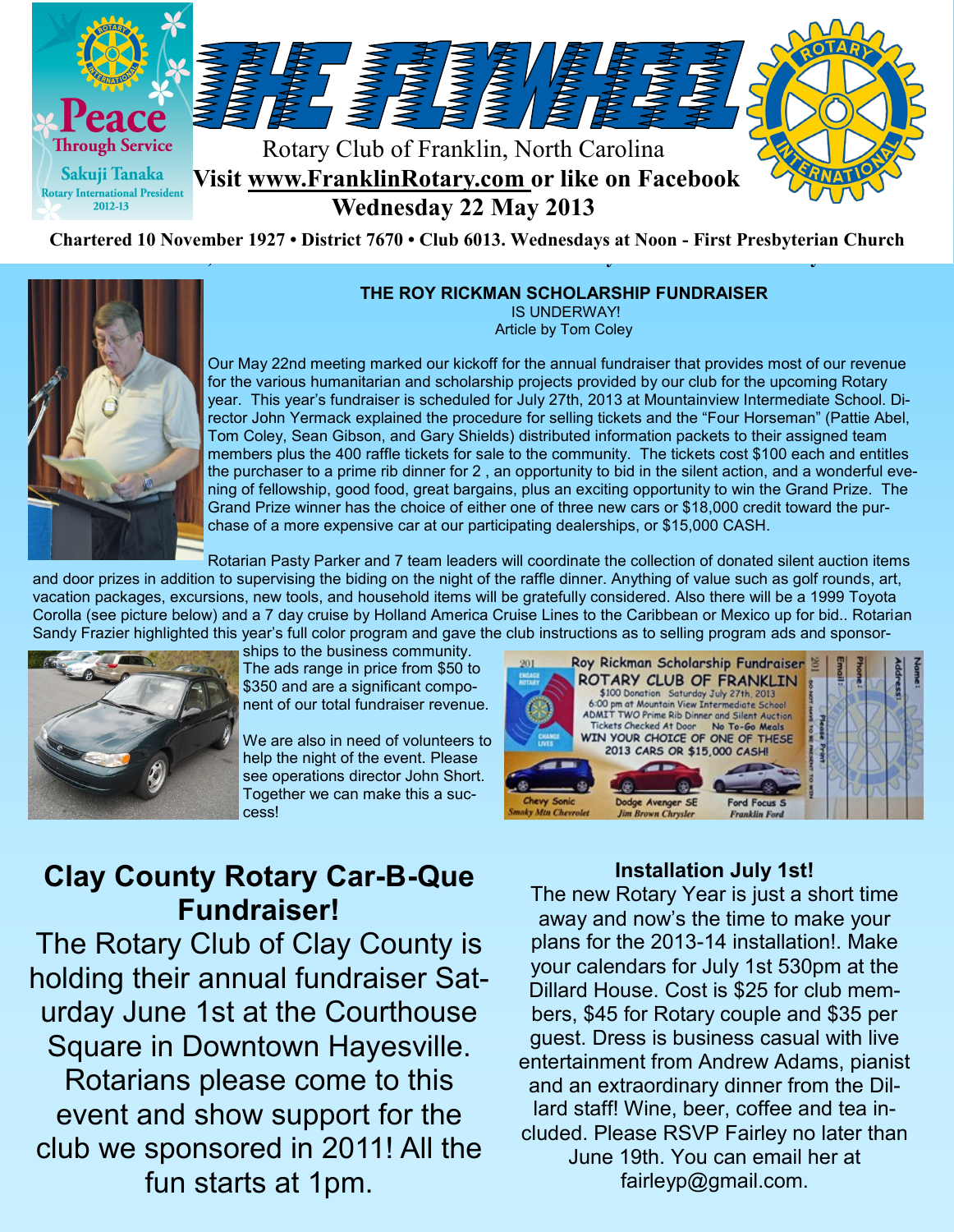

Time to clean out and share books!



# Spring Cleaning! May 20-June 28



Let your child see you read!

Read2Me is collecting children's books to distribute to the community at summer events.

Book drop-off locations:

- Macon Program for Progress
- Macon County School **Administrative Offices**
- All Elementary Schools
- Macon County Public Library

Take time to share a book with a child!

facebook.com/read2me

# **Lets Welcome Pete!**

The Rotary Club of Franklin inducted ANOTHER NEW MEMBER on May 22nd. Lets give a big Rotary welcome to new member Pete Gonzalez who has officially joined the club. Pete is sponsored by Rotarian John Yermack.



# **Bicycle Needed**

Rotarian Tom James is trying to help a family that is in need of transportation. They are in need of a full sized bike with gears to allow them to get from place to place. If you know of someone, or you can help donate to aid this family in need, please see Rotarian Tom James.

# **More Information than You Can Possibly Use!**

 In addition to the Flywheel, please check us out on Facebook as well as the Rotary Club of Franklin Website at www.franklinrotary.com for all the latest announcements and upcoming programs and events. Lots of photos and great information you can use all day long.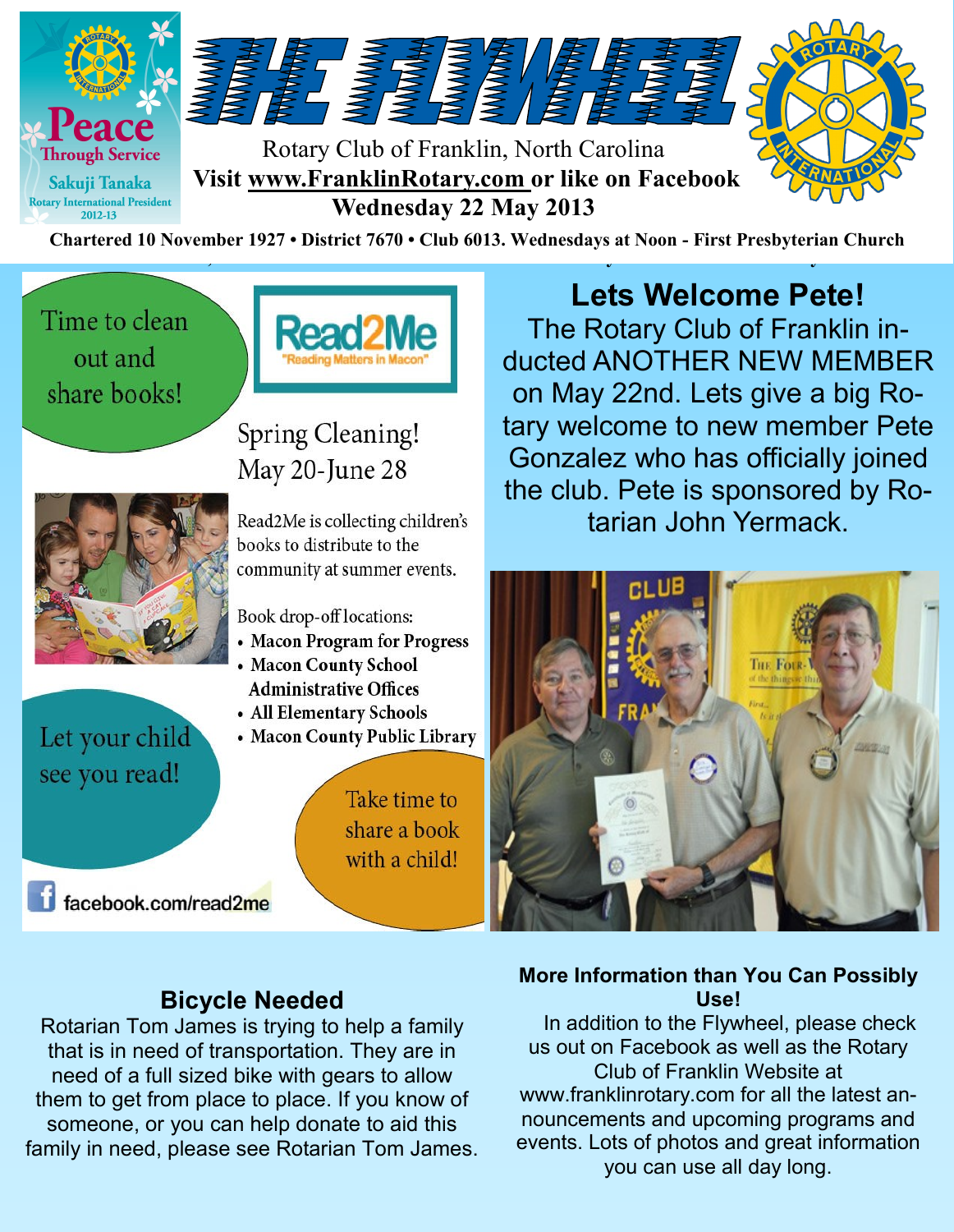



# 2013 Murphy Rotary Golf Tournament Chatuge Shores Golf Course Saturday June 1st 2 person Captains Choice, Registration 9:00 AM Shotgun start at 10:00, Entry fee \$80 per player Pre-Registration required.

#### **The Ruby Run**

Franklin Daybreak Rotary is having their 5th Annual Ruby Run in Franklin, NC on Saturday, June 1. The Ruby Run benefits several local charities including CareNet, Franklin High School Interact Club, Community Care Clinic, Kids Place, Polio Eradication, International Water Project and many more. Event will begin from Franklin High School, located at 100 Panther Drive in Franklin at 9:00 AM. Registration and packet pickup will begin at 8:00 AM. For more information go to www.franklindaybreakrotary.org/rubyride.htm or register online at www.active.com.



**1 Ticket —\$1.00 3 Tickets —\$2.00 5 Tickets —\$3.00 10 Tickets—\$5.00 25 Tickets—\$10.00**

**50 50 Drawing** No winner in this week's 50 50 drawing. The \$20 pot rolls over to the May 29th Club Assembly with PE Nancie.

### **Lets Walk for a Cause**

 Relay for Life will be held on Saturday, June 8th from 10 a.m. to 10 p.m. at the Franklin High School athletic field. This is a great opportunity for Rotarians to get out and walk in support of Franklin Relay for Life and the American Cancer Society. It's also a family event, so bring your children and grandchildren and encourage them to walk with you. The Rotary Club will be walking along with the FHS Interact Club. If you'd like to participate contact Judy Chapman (jchapman@dnet.net).

**Greeter next week: Marvin Ramsey Sean Gibson is 50/50 Guru**